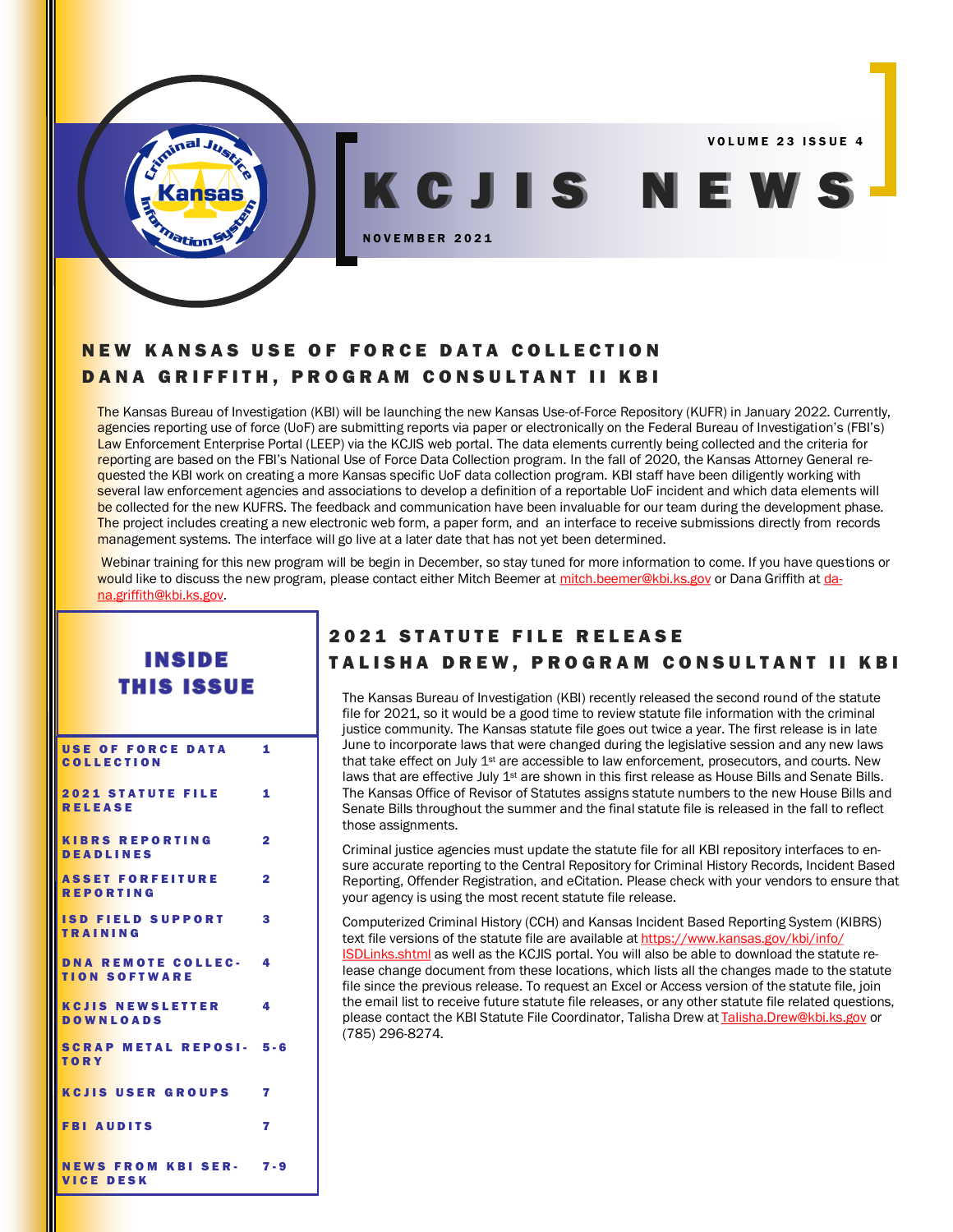### KIBRS REPORTING DEADLINES FOR 2021 REPORTS MITCH BEEMER, INCIDENT BASED REPORTING UNIT MANAGER KBI

To encourage more timely submission of reports and, therefore, more timely availability of the reports for the KCJIS portal's Master Search and KIBRS Views search, the Incident Based Reporting (IBR) unit at the Kansas Bureau of Investigation (KBI) would like to remind all local law enforcement agencies of the reporting deadlines for the 2021 calendar year.

In May 2018, deadlines for the submission of Kansas Standard Offense Reports (KSORs) and Kansas Standard Arrest Reports (KSARs) were changed to the 15th of the following month to simplify the deadline schedule and to coincide with the deadlines for Law Enforcement Officer Killed and Assault (LEOKA) Reports, Supplemental Homicide Reports, and Zero Reports. For example, any KSORs and/or KSARs completed for incidents and arrests that occurred in June 2021 need to be submitted to the IBR unit by July 15, 2021. If the 15th falls on a weekend or holiday, the deadline is extended to the next business day. While this may seem like an impossible deadline, please remember K.S.A. 21-2501a requires reports to be sent to KBI within 72 hours after the offense is reported or known to have been committed.

The IBR unit does not guarantee inclusion in state and federal publications if your agency does not submit the required reports by the deadline.

### ASSET FORFEITURE REPORTING JESSICA CROWDER, PROGRAM CONSULTANT II KBI

As 2021 comes to a close, it is time to prepare for the upcoming annual reporting as mandated by K.S.A. 60-4127.

As a reminder, there are two types of asset forfeiture reports: The Kansas Asset Seizure for Forfeiture Repository (KASFR) Incident Report and the KASFR Annual Report. The Incident Report collects information regarding any property that is seized with intent to seek forfeiture. The Incident Report is due within 60 days of the disposition of the forfeiture. However, due to the February 1st deadline for the KASFR Annual Report, the Kansas Bureau of Investigation (KBI) Asset Forfeiture unit encourages all agencies to have all Incident Reports for the year to be submitted by February 1st or sooner to avoid missing Incident Reports as substantial compliance is determined.

The KASFR Annual Report collects data regarding the activity in an agency's state, pending, and federal forfeiture fund accounts. Please note that even if your agency does not conduct seizures for forfeiture, all agencies are required to submit this report. The KBI would encourage larger agencies to communicate with their local small agencies to ensure everyone is aware of this reporting requirement and does not go out of compliance. The 2021 KASFR Annual Report will be available for completion on January 1, 2022 and is due February 1, 2022.

The Asset Forfeiture unit will be offering webinar training on Asset Forfeiture Reporting on the following dates:

Thursday, November 18th—10:00am—12:00pm Tuesday, December 14th—1:00pm—3:00pm Wednesday, January 12th—10:00am—12:00pm

If you would like to attend training, have had changes in staff that is submitting this data, or have other questions, please contact Jessica Crowder at [jessica.crowder@kbi.ks.gov](mailto:jessica.crowder@kbi.ks.gov) or (785) 296-8338.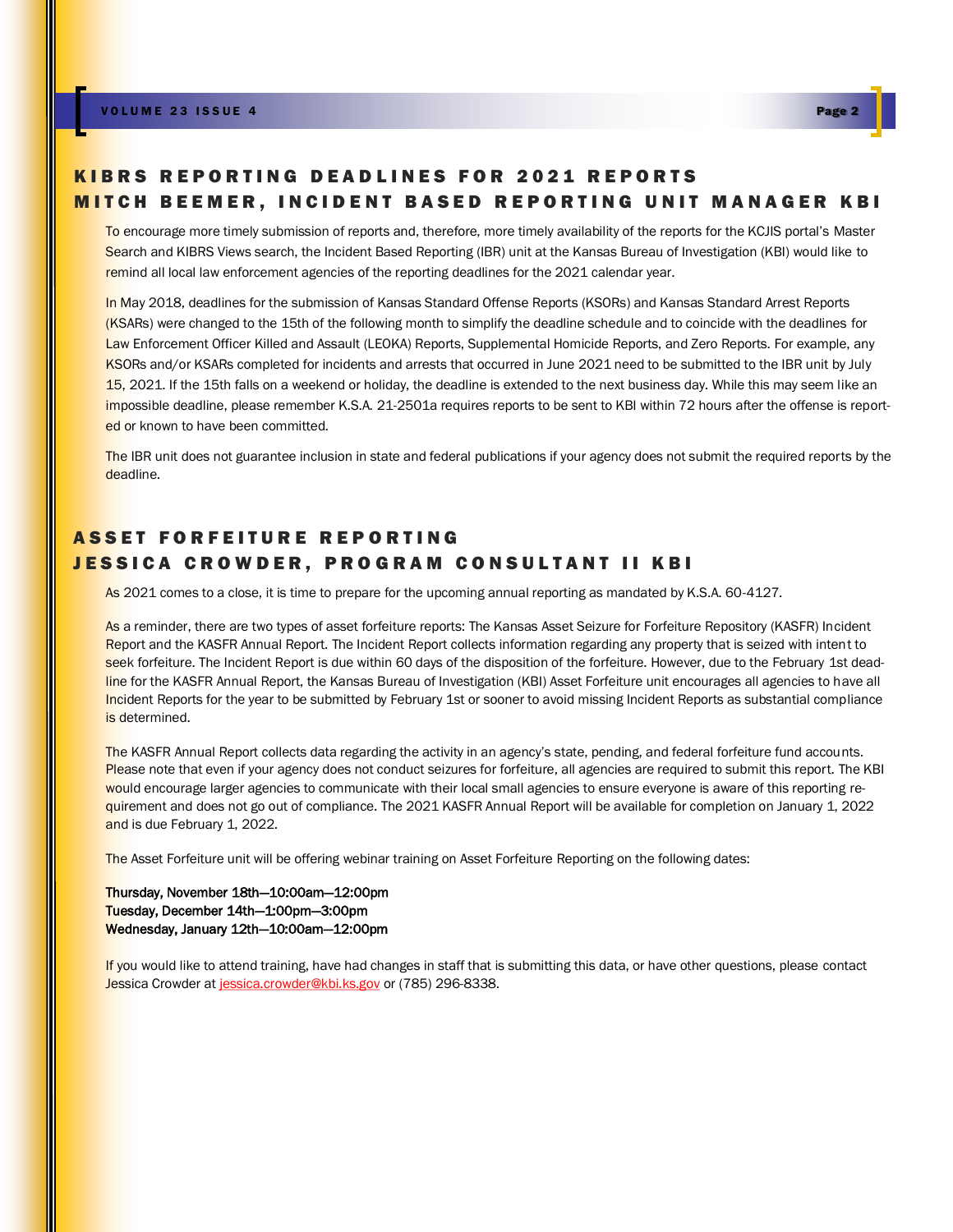### KBI ISD FIELD SUPPORT TRAINING JESSICA CROWDER, PROGRAM CONSULTANT II KBI

The Kansas Bureau of Investigation (KBI) Information Services Division (ISD) Field Support unit would like to remind everyone that even though COVID-19 has forced us to cancel training in person, we are still able to provide virtual training, upon request. If you are interested in receiving training on any of the topics listed below, please feel free to reach out to the appropriate trainer. Thank you to every member of the Kansas criminal justice community who continues to keep Kansas safe during these difficult times. Please see the list below for currently scheduled trainings.

| <b>Central Message Switch</b><br>Carlos Salazar<br>(785) 296-6832<br>Carlos.Salazar@kbi.ks.gov | <b>Criminal History Records</b><br><b>Rapsheet Differences</b><br>Vanessa Rine<br>(785) 296-0816<br>Vanessa.Rine@kbi.ks.gov | eCitation<br>Karli Koci<br>(785) 296-0492<br>Karli.Koci@kbi.ks.gov                               | <b>Asset Seizure and Forfeiture</b><br>Jessica Crowder<br>(785) 296-8338<br>Jessica.Crowder@kbi.ks.gov |
|------------------------------------------------------------------------------------------------|-----------------------------------------------------------------------------------------------------------------------------|--------------------------------------------------------------------------------------------------|--------------------------------------------------------------------------------------------------------|
| 10-Print Identification<br>Tina Ortega<br>(785) 296-4483<br>Tina.Ortega@kbi.ks.gov             | Use of Force Reporting<br>Dana Griffith<br>(785) 296-4152<br>Dana.Griffith@kbi.ks.gov                                       | Kansas Incident Based Reporting<br>Jacob Anderson<br>(785) 296-8278<br>Jacob.Anderson@kbi.ks.gov | <b>Offender Registration/KsORT</b><br>Cassidy Sands<br>(785) 296-0638<br>Cassidy.Sands@kbi.ks.gov      |
|                                                                                                | <b>DNA Databank</b><br>Jeff Hahn<br>(785) 296-2113<br>Jeff.Hahn@kbi.ks.gov                                                  | <b>Scrap Metal</b><br>Bill Connor<br>(785) 296-2387<br>Bill.Connor@kbi.ks.gov                    |                                                                                                        |

| <b>Class</b>                       | Date       | Location | Time                                    |
|------------------------------------|------------|----------|-----------------------------------------|
| KSORT & KORA (4 hrs)               | 11/19/2021 | Webinar  | 8:00am-12:00pm                          |
| KSORT & KORA (4 hrs)               | 12/17/2021 | Webinar  | 8:00am-12:00pm                          |
| KIBRS (4 hrs)                      | 11/16/2021 | Webinar  | 1:00pm-5:00pm                           |
| KIBRS (4 hrs)                      | 12/1/2021  | Webinar  | 8:00am-12:00pm;<br>1:00pm-5:00pm        |
| KIBRS (4 hrs)                      | 12/2/2021  | Webinar  | 8:00am-12:00pm;<br>1:00pm-5:00pm        |
| KIBRS (4 hrs)                      | 12/3/2021  | Webinar  | 8:00am-12:00pm;<br>$1:00$ pm $-5:00$ pm |
| Asset Forfeiture Reporting (2 hrs) | 11/18/2021 | Webinar  | 10:00am-12:00pm                         |
| Asset Forfeiture Reporting (2 hrs) | 12/14/2021 | Webinar  | 1:00pm-3:00pm                           |
| Asset Forfeiture Reporting (2 hrs) | 1/12/2022  | Webinar  | 10:00am-12:00pm                         |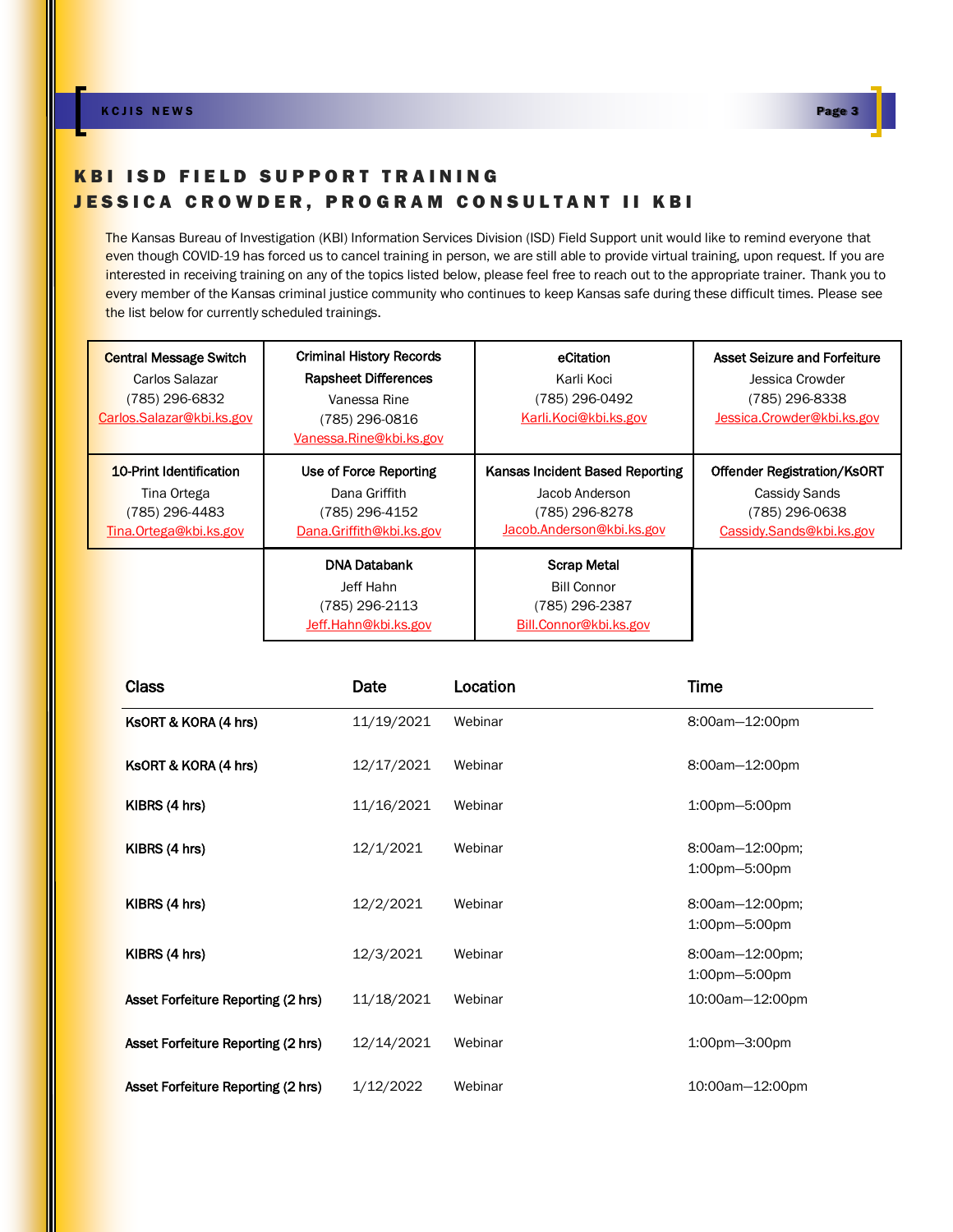## NEW OFFENDER DNA REMOTE COLLECTION SOFTWARE AVAILABLE JEFF HAHN, DNA DATABANK SUPERVISOR KBI

The new offender DNA remote collection software is now available for use! This new software replaces the offender Pre-log system, which is no longer accessible. The new system allows for a user to check if the offender has previously submitted DNA and to verify that the statute violation qualifies for DNA submission. To register, each agency's Terminal Agency Coordinator (TAC) will need to go to KACIS to request access. Once in KACIS, proceed to *Agency Access Management>Request Application for Agency* and click on Offender DNA Remote Collection to complete the information. Once your agency receives notification of approval, the agency TAC will need to request access for each user responsible for submitting offender DNA samples. Proceed to KACIS then *User Access Management*>*Request Application Access for User* and complete each user's information. After you receive notification as an approved user, log in to [https://](https://dna.kcjis.ks.gov) dna.kcijs.ks.gov with your RSA token. This gives you immediate access to the system main screen where you can begin entering offender information. If you have any questions, please contact Steve Sisco at [Stephen.Sisco@kbi.ks.gov](mailto:Stephen.Sisco@kbi.ks.gov) or (785) 296-1130 or Jeff Hahn at [Jeff.Hahn@kbi.ks.gov](mailto:Jeff.Hahn@kbi.ks.gov) or (785) 296-2113.

| <b>STACS DNA</b> | Kansas Bureau of Investigation   Remote Data Collection<br>JEFF HAHN   Sign Out   Help                                                             |
|------------------|----------------------------------------------------------------------------------------------------------------------------------------------------|
|                  | Main<br>Welcome<br>New Submission<br><b>Submission Worklist</b><br>Welcome to STACS Database Remote Collection<br>Currently logged in as JEFF HAHN |
|                  |                                                                                                                                                    |

### KCJIS NEWSLETTER DOWNLOADS-DID YOU KNOW? **JESSICA CROWDER, PROGRAM CONSULTANT II KBI**



Did you know you can download past KCJIS Newsletters from the KCJIS web portal? The Kansas Bureau of Investigation (KBI) will continue to send them out via email, but if you have a token, you can access up to three years of past newsletters at any time on the KCJIS web portal. They can be found under the Information tab. If you are looking for a newsletter over three years old, or know of anyone in your agency that would like to join the email list to receive the KCJIS Newsletters, please contact Jessica Crowder at [jessi](mailto:jessica.crowder@kbi.ks.gov)[ca.crowder@kbi.ks.gov.](mailto:jessica.crowder@kbi.ks.gov)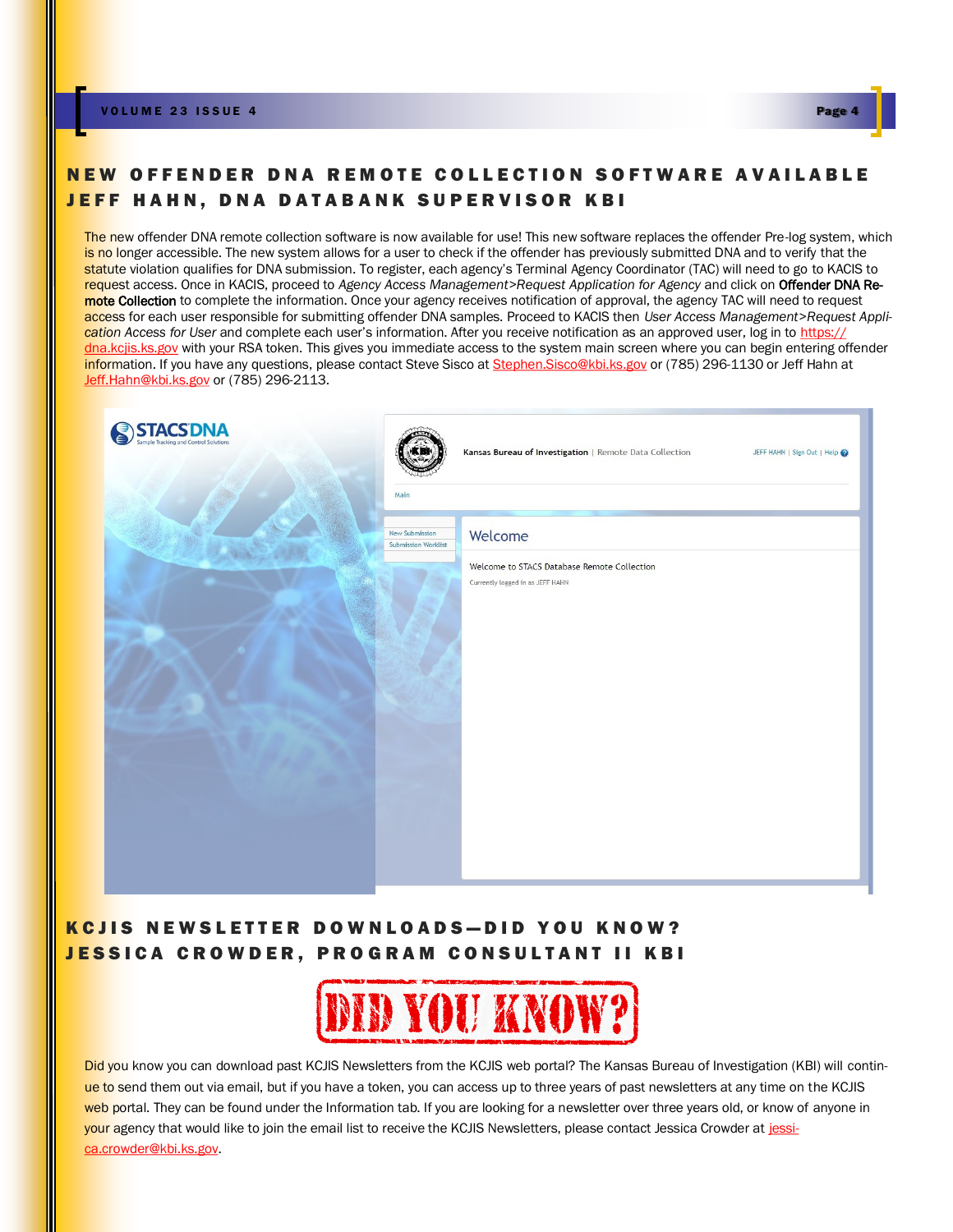K C J I S NEW S Page 5

# LAW ENFORCEMENT PERSONNEL ACCESS TO THE KBI SCRAP **METAL REPORTING SYSTEM**

### BILL CONNOR, PROGRAM CONSULTANT II KBI

The Kansas Scrap Metal Reporting System (K-SCRAP) is fully operational and is now available for all law enforcement personnel to request access to begin searching regulated scrap transactions in the investigation of scrap metal theft.

Your agency Technical Agency Coordinator (TAC) must request access to K-SCRAP in KACIS by selecting Agency Access Management > Request Application for Agency.



Next, select the Kansas Scrap Metal Application (K-SCRAP) tab.

| <b>Service Provisioning</b> |                                      |                |                                                         |
|-----------------------------|--------------------------------------|----------------|---------------------------------------------------------|
| Agency *                    | HOLTON POLICE DEPARTMENT [KS0430100] | an.<br>Service | AFIS Digital Image Library (DIL - mug shots)            |
|                             |                                      |                | <b>AFIS Latent Workstation</b>                          |
|                             |                                      |                | AFIS Livescan                                           |
|                             |                                      |                | AFIS Mobile Identification                              |
|                             |                                      |                | AFIS Morpho Archive and Retrieval Subsystems (MARS)     |
|                             |                                      |                | <b>Citation Record Entry</b>                            |
|                             |                                      |                | CJIS Law Application                                    |
|                             |                                      |                | <b>Disposition Record Entry</b>                         |
|                             |                                      |                | eStatute                                                |
|                             |                                      |                | Kansas Criminal History Access Tool (KCHAT)             |
|                             |                                      |                | Kansas eCitation Reporting Interface (ECRE)             |
|                             |                                      |                | Kansas Incident Based Reporting Systems (KIBRS) Gateway |
|                             |                                      |                | Kansas Intelligence System (KIS)                        |
|                             |                                      |                | Kansas Scrap Metal Application (K-SCRAP)                |
|                             |                                      |                | KCJIS Message Switch / Terminal                         |
|                             |                                      |                | <b>KCJIS Portal</b>                                     |
|                             |                                      |                | KsORT                                                   |
|                             |                                      |                | Labratory Information Managment System                  |
|                             |                                      |                | Missing and Unidentified Persons                        |
|                             |                                      |                | Offender DNA Remote Collection                          |
|                             |                                      |                | RapBack                                                 |

Once the Kansas Scrap Metal Application (K-SCRAP) tab is selected the prompt below will appear. Click OK.

| <b>Omada Identity Sui</b> |  |  |
|---------------------------|--|--|
|                           |  |  |
|                           |  |  |



#### Access Request- Kansas Scrap Metal Application (K-SCRAP)

This is an application to access the Kansas Scrap Metal transaction application. This system will allow criminal intelligence analysts and those with similar duties access to conduct<br>searches on descriptive information rel document. KCJIS Users with the LEO attribute enabled (sworn LEO) automatically have access to K-SCRAP. This request is for all other criminal justice agency users.

Please contact the KBI Scrap Metal Unit at 785-296-2387 if you have any questions or to request training.

#### **General Security Guidelines:**

extrict and security surface accessing KCJIS of CJIS data utilize network architecture congruent with that used by the KCJIS network and are therefore subject to the same security<br>The surface security of the security requi requirements are defined by the appropriate sections of the KCJIS Policy and Procedure manual.

- 
- Backgrounding of personnel<br>- Devices connecting to the KBI must be protected by an approved firewall<br>- Devices must be protected by actively updated anti-malware software
- 
- Wireless access is limited to only approved methods<br>• Physical security and appropriate security policies must be in place

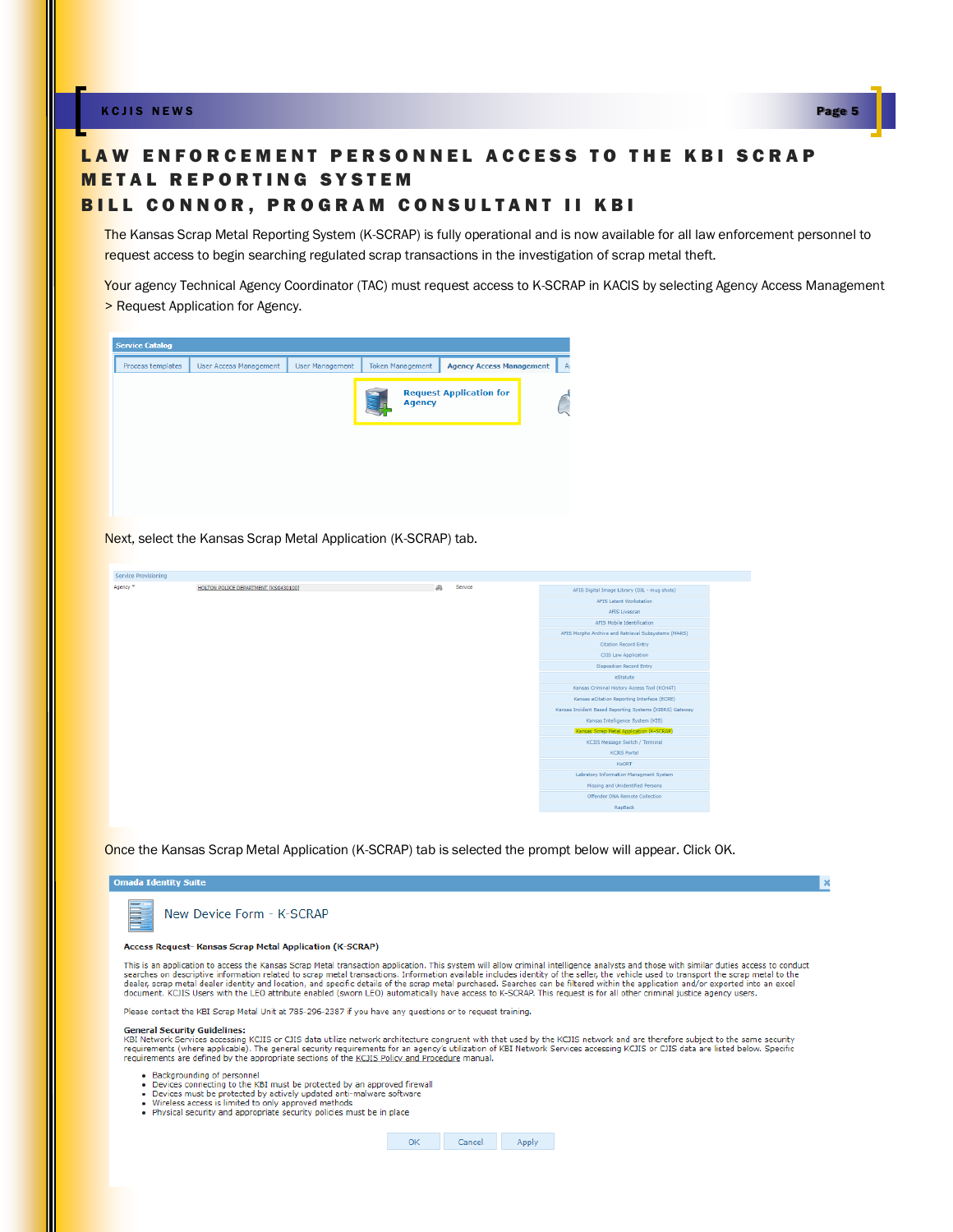V O L U M E 2 3 I S S U E 4 Page 6



### LAW ENFORCEMENT PERSONNEL ACCESS TO THE KBI SCRAP **METAL REPORTING SYSTEM, CONTINUED** BILL CONNOR, PROGRAM CONSULTANT II KBI

Enter "Reason" for access, then click "Request" at the bottom of the page.

|                                                     |                                                                                                                                                                                                                                                                                                                                                                                                                                                                                                                                                 |                                               | variage condition policinally traditional (neuro)       |               |
|-----------------------------------------------------|-------------------------------------------------------------------------------------------------------------------------------------------------------------------------------------------------------------------------------------------------------------------------------------------------------------------------------------------------------------------------------------------------------------------------------------------------------------------------------------------------------------------------------------------------|-----------------------------------------------|---------------------------------------------------------|---------------|
|                                                     |                                                                                                                                                                                                                                                                                                                                                                                                                                                                                                                                                 |                                               | Kansas Incident Based Reporting Systems (KIBRS) Gateway |               |
|                                                     |                                                                                                                                                                                                                                                                                                                                                                                                                                                                                                                                                 |                                               | Kansas Intelligence System (KIS)                        |               |
|                                                     |                                                                                                                                                                                                                                                                                                                                                                                                                                                                                                                                                 |                                               | <b>Kansas Scrap Metal Application (K-SCRAP)</b>         |               |
|                                                     |                                                                                                                                                                                                                                                                                                                                                                                                                                                                                                                                                 |                                               | KCJIS Message Switch / Terminal                         |               |
|                                                     |                                                                                                                                                                                                                                                                                                                                                                                                                                                                                                                                                 |                                               | <b>KCJIS Portal</b>                                     |               |
|                                                     |                                                                                                                                                                                                                                                                                                                                                                                                                                                                                                                                                 |                                               | <b>KsORT</b>                                            |               |
|                                                     |                                                                                                                                                                                                                                                                                                                                                                                                                                                                                                                                                 |                                               | Labratory Information Managment System                  |               |
|                                                     |                                                                                                                                                                                                                                                                                                                                                                                                                                                                                                                                                 |                                               | Missing and Unidentified Persons                        |               |
|                                                     |                                                                                                                                                                                                                                                                                                                                                                                                                                                                                                                                                 |                                               | Offender DNA Remote Collection                          |               |
|                                                     |                                                                                                                                                                                                                                                                                                                                                                                                                                                                                                                                                 |                                               | RapBack                                                 |               |
|                                                     |                                                                                                                                                                                                                                                                                                                                                                                                                                                                                                                                                 |                                               |                                                         |               |
| Reason                                              |                                                                                                                                                                                                                                                                                                                                                                                                                                                                                                                                                 |                                               |                                                         | $\circledast$ |
| Reason                                              | Requested for the agency Any reason can be filled in                                                                                                                                                                                                                                                                                                                                                                                                                                                                                            |                                               |                                                         |               |
|                                                     |                                                                                                                                                                                                                                                                                                                                                                                                                                                                                                                                                 |                                               |                                                         |               |
|                                                     |                                                                                                                                                                                                                                                                                                                                                                                                                                                                                                                                                 | ٠                                             |                                                         |               |
|                                                     |                                                                                                                                                                                                                                                                                                                                                                                                                                                                                                                                                 | ٠                                             |                                                         |               |
|                                                     |                                                                                                                                                                                                                                                                                                                                                                                                                                                                                                                                                 |                                               |                                                         |               |
|                                                     |                                                                                                                                                                                                                                                                                                                                                                                                                                                                                                                                                 |                                               |                                                         |               |
|                                                     | A network diagram will need to be uploaded when requesting any of the following applications:                                                                                                                                                                                                                                                                                                                                                                                                                                                   |                                               |                                                         |               |
| • AFIS DigiScan Web<br>• AFIS Digital Image Library |                                                                                                                                                                                                                                                                                                                                                                                                                                                                                                                                                 |                                               |                                                         |               |
| • AFIS Latent Workstation<br>· AFIS Livescan        |                                                                                                                                                                                                                                                                                                                                                                                                                                                                                                                                                 |                                               |                                                         |               |
| · AFIS MARS                                         |                                                                                                                                                                                                                                                                                                                                                                                                                                                                                                                                                 |                                               |                                                         |               |
| • AFIS MorphoIdent<br>· KIBRS Gateway               |                                                                                                                                                                                                                                                                                                                                                                                                                                                                                                                                                 |                                               |                                                         |               |
| • CJIS Law App                                      |                                                                                                                                                                                                                                                                                                                                                                                                                                                                                                                                                 |                                               |                                                         |               |
| $\cdot$ KIS                                         |                                                                                                                                                                                                                                                                                                                                                                                                                                                                                                                                                 |                                               |                                                         |               |
|                                                     | Submission of a network diagram will be required for each device needing access to this system. The network diagram should include, at a minimum, a logical diagram of all network appliances (routers, switches, and firewall<br>and other systems that are pertinent to the device for which you are requesting connectivity. Be sure to include the device(s) itself, and any existing devices already connected to the KBI. All devices should be clearly la<br>primary point of contactfor details on the diagram should also be included. |                                               |                                                         |               |
|                                                     |                                                                                                                                                                                                                                                                                                                                                                                                                                                                                                                                                 |                                               |                                                         |               |
| delay of the approval process.                      | Network diagram(s) may be uploaded either before or after devices have been assigned. The diagram must be uploaded prior to submitting your application request(s). Failure to upload, or provide necessary information on the                                                                                                                                                                                                                                                                                                                  |                                               |                                                         |               |
| Attach your network diagram: @ Upload               |                                                                                                                                                                                                                                                                                                                                                                                                                                                                                                                                                 |                                               |                                                         |               |
| No.                                                 | Display name                                                                                                                                                                                                                                                                                                                                                                                                                                                                                                                                    | <b>Type</b>                                   | <b>Created</b><br>Changed                               |               |
|                                                     |                                                                                                                                                                                                                                                                                                                                                                                                                                                                                                                                                 | There are no items to show in this list.      |                                                         |               |
|                                                     |                                                                                                                                                                                                                                                                                                                                                                                                                                                                                                                                                 |                                               |                                                         |               |
|                                                     |                                                                                                                                                                                                                                                                                                                                                                                                                                                                                                                                                 | Request<br><b>Terminate Request</b><br>Cancel |                                                         |               |

Once the request is received and approved you will be able to log in with your RSA token and begin searching the reporting system.

- Log in with your token at <https://kcjis.ks.gov> and select the K-SCRAP tab.
- Enter Case Number/Reason. This is the only required field to begin searching.
- You can search by selecting one field or all fields. Narrowing the search criteria will result in more specific search results.
- If the message "No results found for given search criteria" appears, enter a different search criteria and try again.
- Once a search criteria is entered click on the green "Perform Search" button at bottom left of page. All results with entered search criteria will appear. There may be more results available than criteria entered. All entries within a single transaction will appear. This can be narrowed down specifically by using the "Search" field at the top right of the page.
- Search results will yield information for the individual that made the purchase, seller's information, whether the seller used a vehicle to bring in regulated scrap and if so the vehicle information, transaction information, load information, and a description of the regulated scrap to be sold. There are fields for photos of the vehicle that transported the scrap and for the scrap load. This, however, is optional for the dealers to upload and there may be no photos entered.
- There are two options to view search results, which are View Details and Export Results to CSV. View Details will display results in the same page format as when you entered the search criteria and display all information mentioned above. Selecting Export Results to CSV will display all results mentioned above in an Excel document that is printable.

Law enforcement personnel seeking training or answers to questions regarding the system itself should reach out to Bill Connor at [Scrap.Metal@kbi.ks.gov](mailto:Scrap.Metal@kbi.ks.gov) or (785) 296-2387.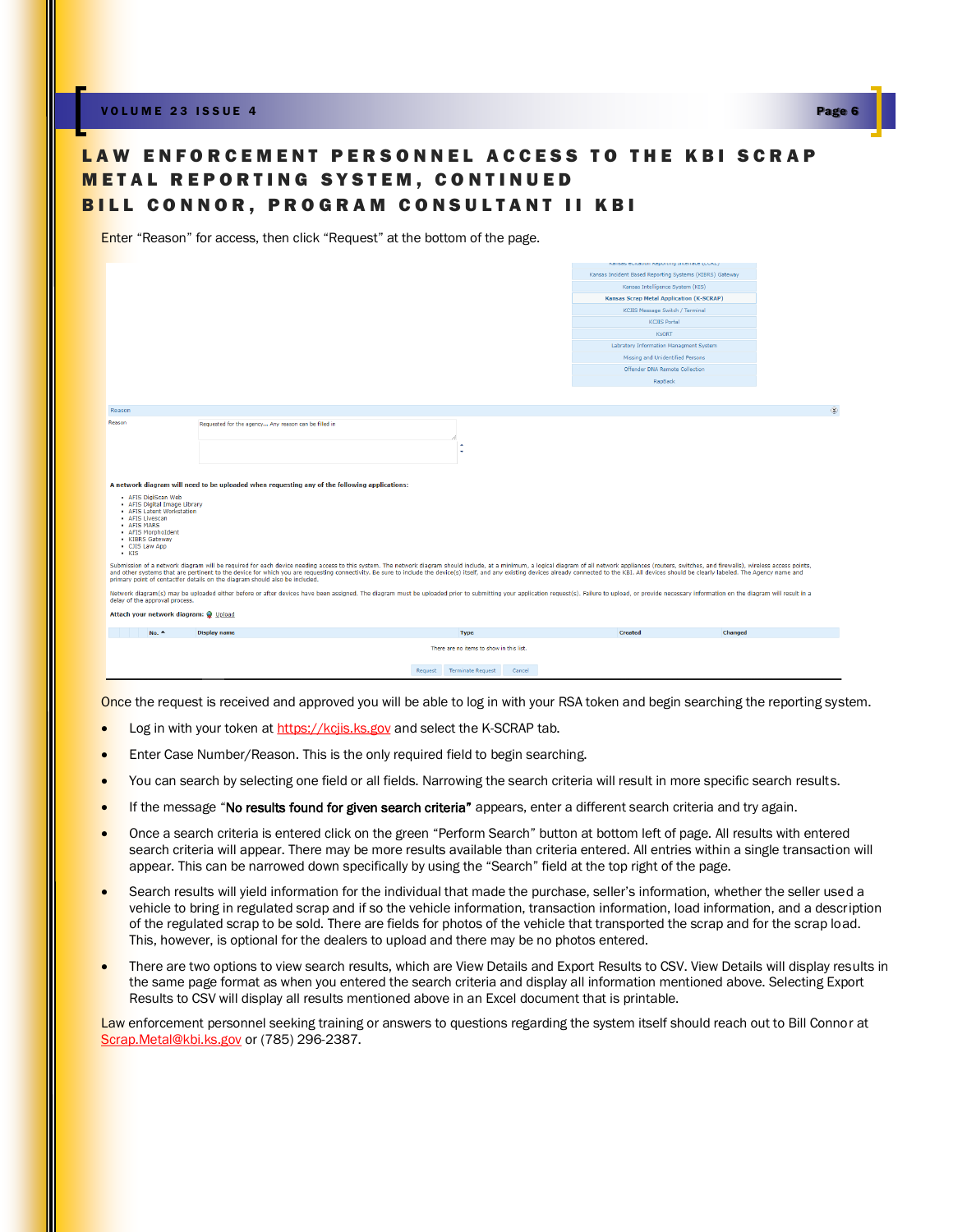#### K C J I S NEW S Page 1 A V A V H S NEW S PAGE 7 A V H S NEW S PAGE 7 A V H S NEW S PAGE 7

## KCJIS USER GROUPS KATHY KNUDSEN. PROGRAM CONSULTANT KBI

Please allow me to begin by introducing myself. My name is Kathy Knudsen and I am the new KCJIS User Group Coordinator at the Kansas Bureau of Investigation (KBI). I took over this position this past summer after Sherry Webb transitioned to the KBI Evidence unit.

On August 5th, the Northeast region met at the Topeka Police Department (TPD). Joe Mandala, Chief Information Officer (CIO) from the KBI was the guest speaker, answering questions in a Q&A style meeting.

The Southeast region met on September 2nd in Montgomery County. Jared Wright from the KBI Service Desk was the guest speaker. Jared discussed OpenFox Desktop 4 and the advantages of the upgrade. Brandy Grassl, the Labette County Emergency Management Coordinator, also had an update regarding the Kansas Law Enforcement Training Center (KLETC) Training Project. Several emergency services representatives across the state have been working toward a Basic Telecommunicator Academy at KLETC. The project is coming along and they hope to have a class staring in 2022, if funding can be secured. If anyone has questions or would like updates, please contact Brandy at (620) 795-2565. The next Southeast regional meeting is tentatively scheduled for January, 2022.

On October 7th, the Northeast region met at the Topeka Police Department. Assistant Special Agent in Charge (ASAC) Angie Jones with the KBI was the guest speaker. ASAC Jones is the Wellness Coordinator with the KBI. She provided useful tips on how to deal with stress from our job, daily life, and the upcoming holidays.

The next Northeast region meeting is scheduled for December 2nd at Lawrence Police Department.

The KBI is still looking for agencies to host and coordinate meetings to continue enhancing communications across the state. If you are interested in hosting, have ideas for trainings, meeting content, or other questions, please contact me at [Kathy.Knudsen@kbi.ks.gov.](mailto:Kathy.Knudsen@kbi.ks.gov) 

### **FBI AUDITS** LESLIE MOORE, KCJIS COMMITTEE CHAIRMAN KBI

FBI Audits will be in March 2022 for the programs listed below. More details to follow at a later date.

- National Crime Information Center (NCIC)
- National Sex Offender Registry (NSOR)
- National Data Exchange (N-Dex)
- National Instant Criminal Background Check System (NICS)
- Next Generation Identification (NGI)
- Information Technology Security (ITS)
- Uniform Crime Reporting Quality Assurance Review (QAR)

## **NEWS FROM THE KBI SERVICE DESK CARLOS SALAZAR, NETWORK CONTROL TECHNICIAN III KBI**

#### **Tokens**

#### Token Orders

Did you know that tokens can be ordered in batches as large as 99 at a time? For example, if you need to order 300 tokens you will place 4 separate orders. The first three for 99 tokens and the fourth for the remaining 3 tokens.

Before ordering tokens, make sure the agency name and address are correct, and include any PO Boxes and/or Suites. Tokens are shipped to the agency address listed in KACIS. If you need the tokens shipped to different address, please let us know via email and we will get that information to Optiv.

When ordering tokens for another agency you have KACIS administration over, be sure to select the agency needing the tokens rather than your agency. This will prevent the tokens being assigned to your ORI.

#### Warranty Tokens

When requesting tokens be replaced under RSA Warranty, please send the token accompanied with a request on Station Letterhead to the Kansas Bureau of Investigation (KBI) Service Desk.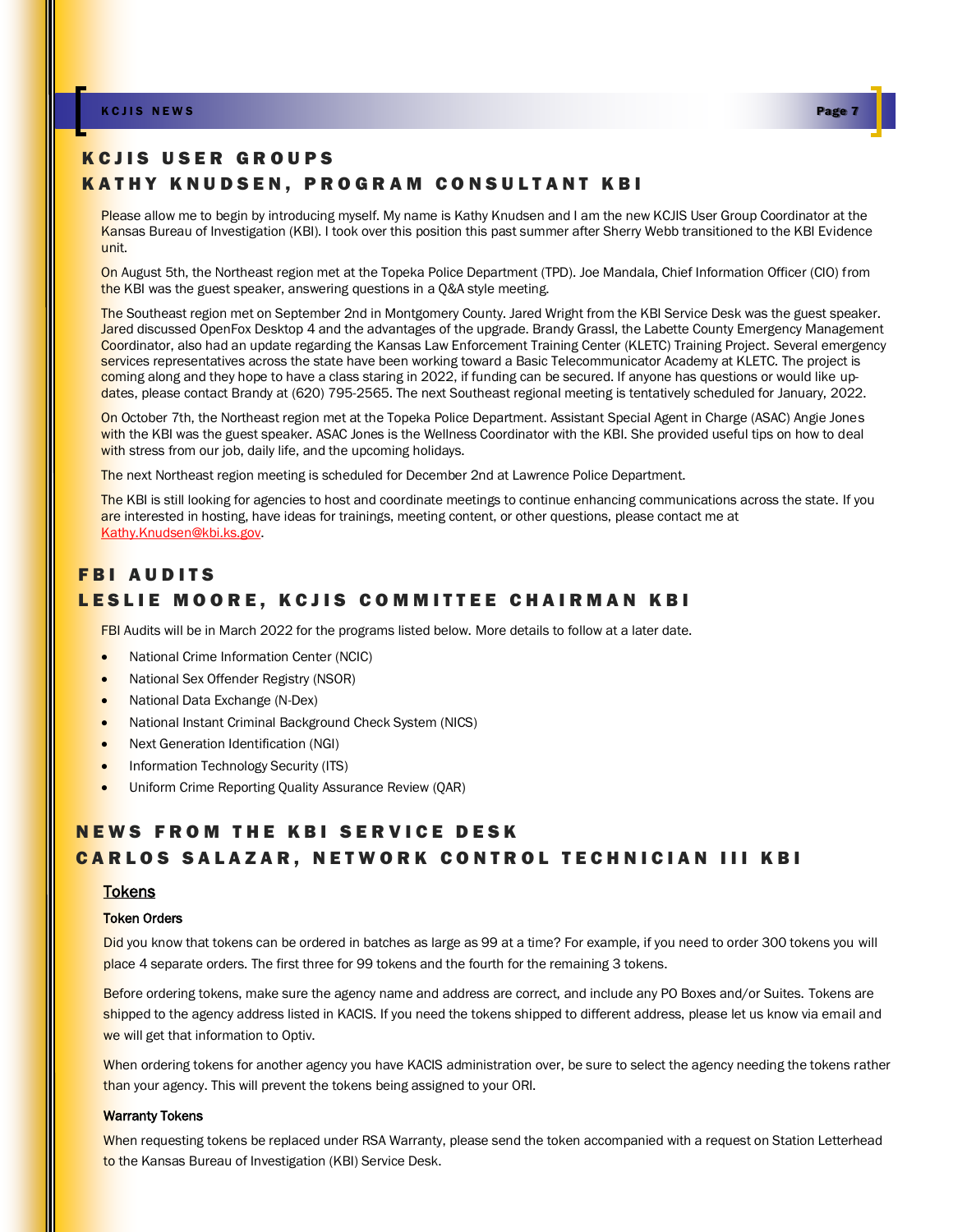## NEWS FROM THE KBI SERVICE DESK, CONTINUED CARLOS SALAZAR, NETWORK CONTROL TECHNICIAN III KBI

#### Checking Token Expiration

It is important to keep track of when your tokens will expire. This information can be found in KACIS by going to Views and selecting Agency Coordinator then Agency Tokens. Each of the columns can be sorted by clicking on their title.

| <b>ADMINISTRATION</b>                                              | Views / Agency Coordinator / Agency Tokens |                               |                  |                      |                        |                          |                               |
|--------------------------------------------------------------------|--------------------------------------------|-------------------------------|------------------|----------------------|------------------------|--------------------------|-------------------------------|
| Views Home                                                         |                                            |                               |                  |                      |                        |                          | Agency Tokens<br>$\checkmark$ |
| > My Views<br>Agency Coordinator                                   |                                            | Token Serial Number $\hat{=}$ | Assigned to User | <b>Token Status</b>  | Valid from             | <b>Expiration date</b>   | Agency name                   |
| Reports                                                            | $\Box$ 000<br>$\Box$ 000                   |                               |                  | Assigned<br>Assigned | 6/4/2018<br>6/4/2018   | 6/29/2022<br>6/29/2022   |                               |
| Agencies<br><b>Agency Agreements</b><br><b>Agency Applications</b> | $\Box$ 000<br>$\Box$ 000                   |                               |                  | Assigned<br>Assigned | 6/4/2018<br>9/26/2018  | 6/29/2023<br>10/29/2021  |                               |
| <b>Agency Devices</b><br><b>Agency Services</b>                    | $\Box$ 000<br>$\Box$ 000                   |                               |                  | Assigned<br>Assigned | 9/26/2018<br>9/26/2018 | 10/30/2021<br>10/30/2021 |                               |
| Agency Tokens                                                      | $\Box$ 000                                 |                               |                  | Assigned             | 9/26/2018              | 10/29/2021               |                               |

It is best practice to order replacement tokens at least three weeks prior to the expiration date printed on the back of the tokens. Your expiring tokens may not be usable the day before the expiration date printed on the back of the tokens. If you do not receive an email from Optiv or hear anything from the KBI Service Desk within a week of placing your token order through KACIS, please call the KBI Help Desk at (785) 296-8245 to check on your order status.

If your tokens have expired, leaving you unable to log in to order new tokens, please have your Technical Agency Coordinator (TAC) send an email to [ServiceDesk@kbi.ks.gov.](mailto:ServiceDesk@kbi.ks.gov) to let the KBI Help Desk know how many tokens you need to order. We will place an order and your behalf and you will receive a confirmation email.

#### **KACIS**

#### **Agency Maintenance**

Please keep contact information including email addresses and phone numbers up to date for your agency as well as individual users. This will allow us to send out correspondence as needed without issue.

To update user email, telephone number, and/or address in KACIS please follow the below instructions.

- 1. Click Views
- 2. Select Agency Coordinator
- 3. Select Agency Users
- 4. Make necessary changes

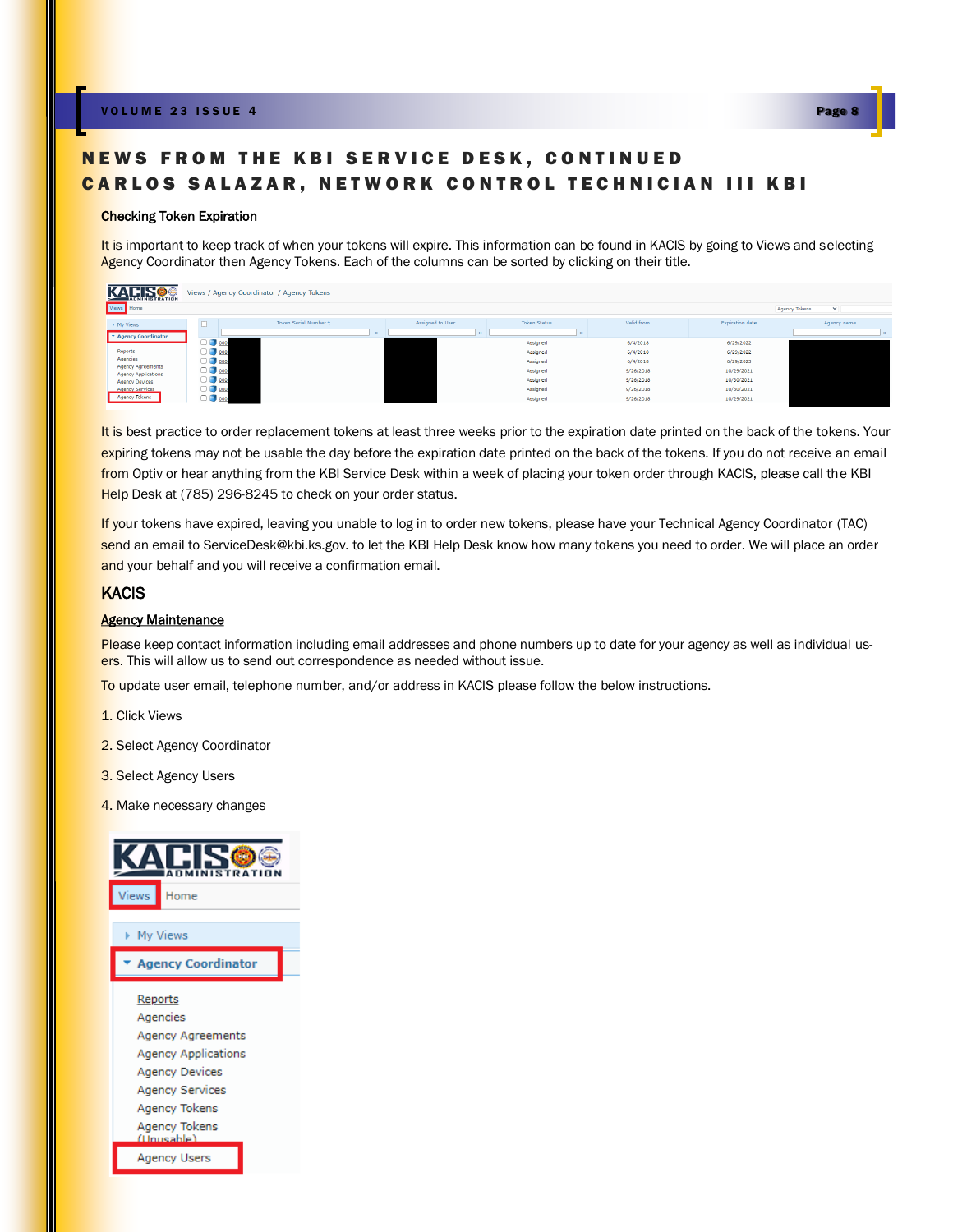K C J I S NEW S Page 9 A V S NEW S PAGE 9 A V S NEW S PAGE 9



### NEWS FROM THE KBI SERVICE DESK, CONTINUED CARLOS SALAZAR, NETWORK CONTROL TECHNICIAN III KBI

You will now be able to search for the users that need to be updated.



To remove an existing item, check the box next to the item you wish to delete and click Remove.

| <b>Contact Details</b>                                    |
|-----------------------------------------------------------|
| <b>Telephone numbers</b>                                  |
| L                                                         |
| 785-296-8200 - 01 - Business                              |
| $\div$ Create new $\rho$ Add existing $\pi$ Remove $\phi$ |
|                                                           |
| <b>Addresses</b>                                          |
|                                                           |
| Address number<br>Street<br>U                             |
| [ ] [ ]<br>SW<br>1620                                     |
| $\div$ Create new $\rho$ Add existing $\pi$ Remove $\phi$ |
|                                                           |
| <b>Emails</b>                                             |
|                                                           |
| $\div$ Create new $\rho$ Add existing $\pi$ Remove $\phi$ |

### **KDOR**

#### **Updates**

The Kansas Department of Revenue (KDOR) is making lots of updates. You may have noticed they have been unavailable on some Sundays. While this may be inconvenient, it is necessary for them to implement updates and fixes for the various things that have been reported. We appreciate your patience and understanding. If you continue to notice errors, please submit them to [Ser](mailto:ServiceDesk@kbi.ks.gov)[viceDesk@kbi.ks.gov](mailto:ServiceDesk@kbi.ks.gov) with MRI's and possible screenshots as long as they do not include Personal Identifiable Information (PII).

#### Desktop 4

#### Have you completed your installation?

You may have noticed the KAMs and emails being sent out reminding the KCJIS Community of the sunset date for OpenFox Desktop 3.

We need to have all message terminals using OpenFox Desktop 4. Keep in mind it only needs to be downloaded once per terminal. The download instructions include details on making the launcher icon available to all users of that computer.

On December 31<sup>st</sup>, 2021 we will be removing the "Launch the OpenFox<sup>tm</sup> Desktop" link from the CPI launch page. The Desktop 4 installation link will remain on this page to download and install your terminals. Please make plans to get Desktop 4 installed on all of your terminals if you have not done so already.

If you have any questions or are having any issues installing Desktop 4, please contact the KBI Service Desk at (785) 296-8245 or [ServiceDesk@kbi.ks.gov.](mailto:ServiceDesk@kbi.ks.gov)